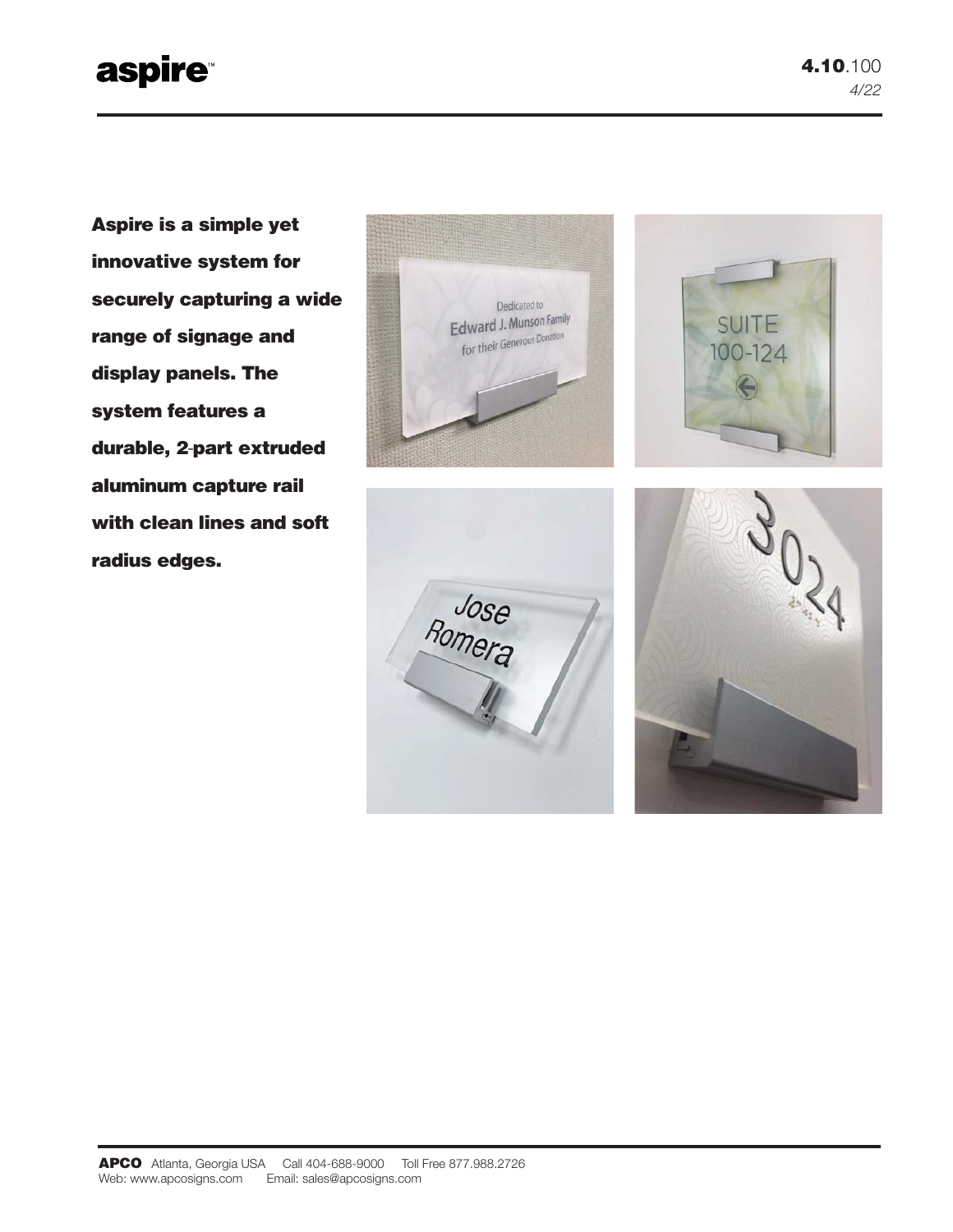|                                                   | 4.10.102             |
|---------------------------------------------------|----------------------|
| <b>I. Insert / Display Options</b>                |                      |
| Frosted Acrylic (1/4")                            | 4.10.103             |
| Satin Anodized Aluminum (1/8")                    | 4.10.103             |
| Painted Acrylic (1/4")                            | 4.10.104             |
| Matte/Clear Acrylic (1/4")                        | 4.10.104             |
| Non-Glare Acrylic Window for Paper Display (1/4") | 4.10.105             |
| <b>II. Standard Configurations</b>                |                      |
|                                                   |                      |
| 4" Sign Widths<br>6" Sign Widths                  | 4.10.106<br>4.10.106 |
| 8.5" Sign Widths                                  | 4.10.107             |
| 11" Sign Widths                                   | 4.10.108             |
| 17" Sign Widths                                   | 4.10.109             |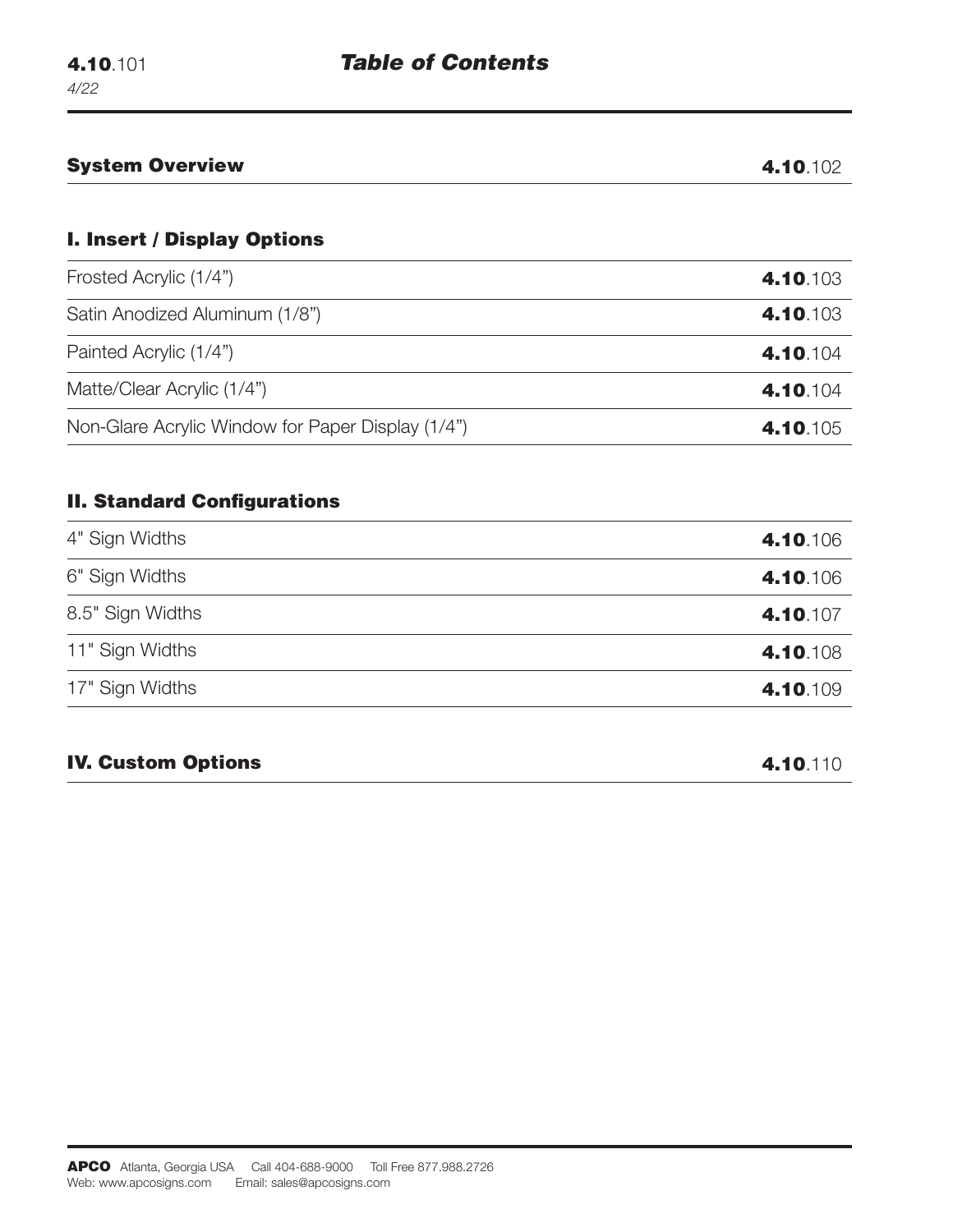

### **Overview**

Aspire is a 2-part extruded aluminum capture rail system with clean lines and soft radius edges.

Its flexibility allows for display panels from 1/8" (3mm) to 1/4" (6mm) thickness, including aluminum and frosted or painted acrylic, in rectangular or virtually any custom shape.

Although panel capture is minimal, Aspire's unique design offers a high degree of tamper resistance, without the use of any exposed fasteners. At the same time, panels can be easily removed for updating, cleaning or painting the wall surface.

Installation and panel replacements are fast and easy, with a positive fit guaranteed. All Aspire panels are computer cut, and profiles feature a precision panel alignment detail to eliminate guess work with panel placement.

Ideal for Hospitality, Senior Living, Multi Family Housing, Corporate, Museums, and Donor Recognition.

### **Features**

- 2 Part Extruded Aluminum Assembly  *Satin Anodized (Standard) or Painted Finish*
- Approximately 5/8" Overall Depth
- Single Bottom Bracket Optional for Smaller Size Panels
- Accommodates 1/8" to 1/4" Thick Display Panels  *Rectangular (Standard) or Custom Shapes*
- Tamper Resistant Yet Easily Updatable Displays
- Windows for Paper Inserts Available in Certain Sizes  *Letter, Tabloid and Personnel Signs*
- Standard Panel/Display Widths:  *4", 6", 8 1/2", 11", & 17"*
- Concealed Fasteners

## **Single-Bracket Assembly**



### **Double-Bracket Assembly**

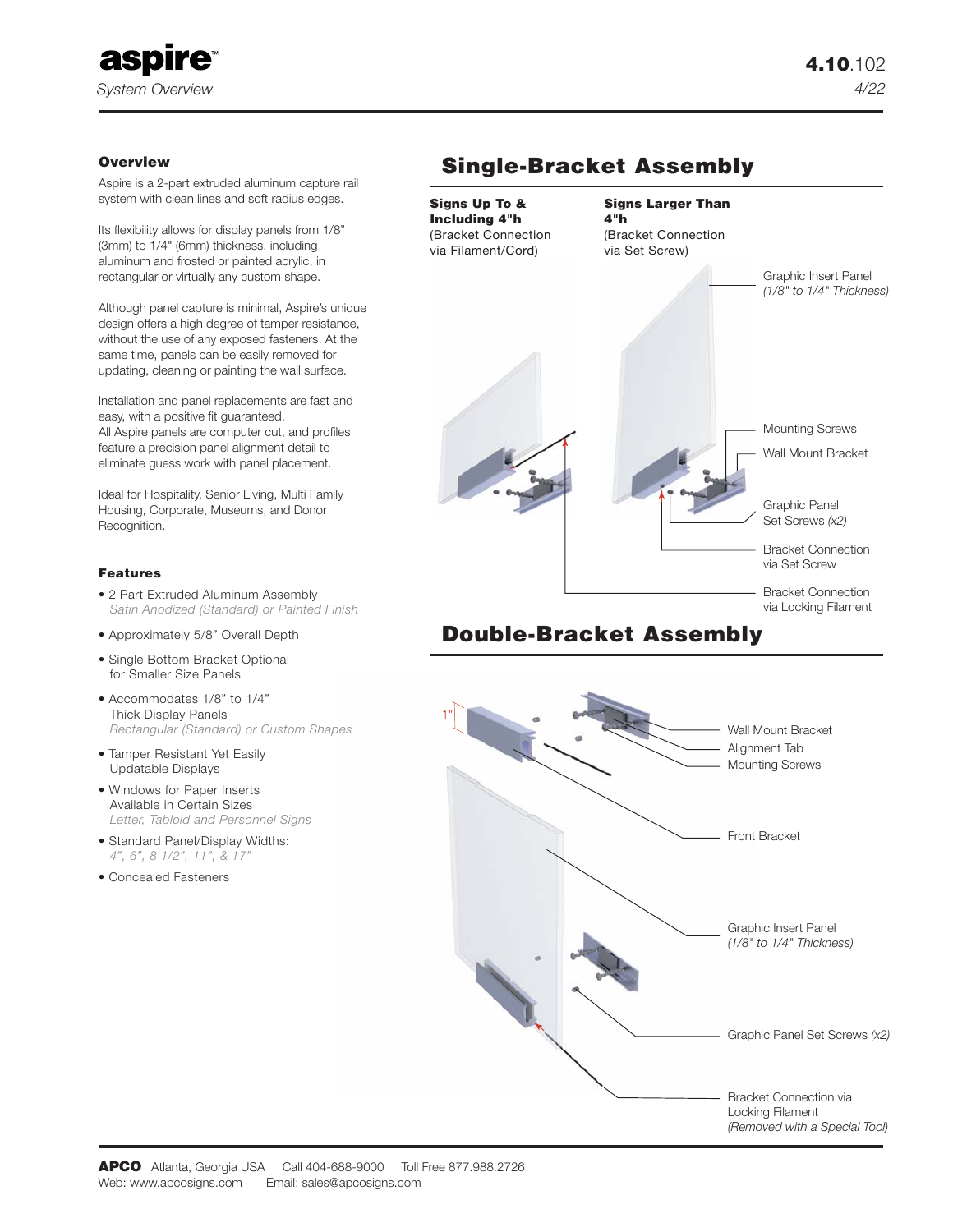# **I. Display Options**

# **Frosted Acrylic (1/4")**

### **1. with a Painted Subsurface Background Color**

- 1st Surface Flatbed-Print Graphics and/or DP-Tactile ADA
- Clear/Non-Painted Edges



**AS-ACFA1**



(w/ Single Bracket)

**AS-ACFA2** (w/ Double Bracket)



**AS-ACFA1-DPT** (w/ Single Bracket)



**AS-4ACFA2-DPT** (w/ Double Bracket)

### **2. with NO Painted Subsurface Background Color**

- ‐ 1st Surface Subsurface Flatbed Print Image/Pattern (Optional)
- ‐ 1st Surface Flatbed‐Print Graphics and/or DP‐Tactile ADA (Optional)
- ‐ Clear/Non‐Painted Edges



**AS-ACFA1** (w/ Single Bracket)



**AS-ACFA2** (w/ Double Bracket)



**AS-ACFA1-DPT** (w/ Single Bracket)



**AS-ACFA2-DPT** (w/ Double Bracket)

# **Satin Anodized Aluminum (1/8")**

Available on a project-specific basis. Contact your APCO Representative.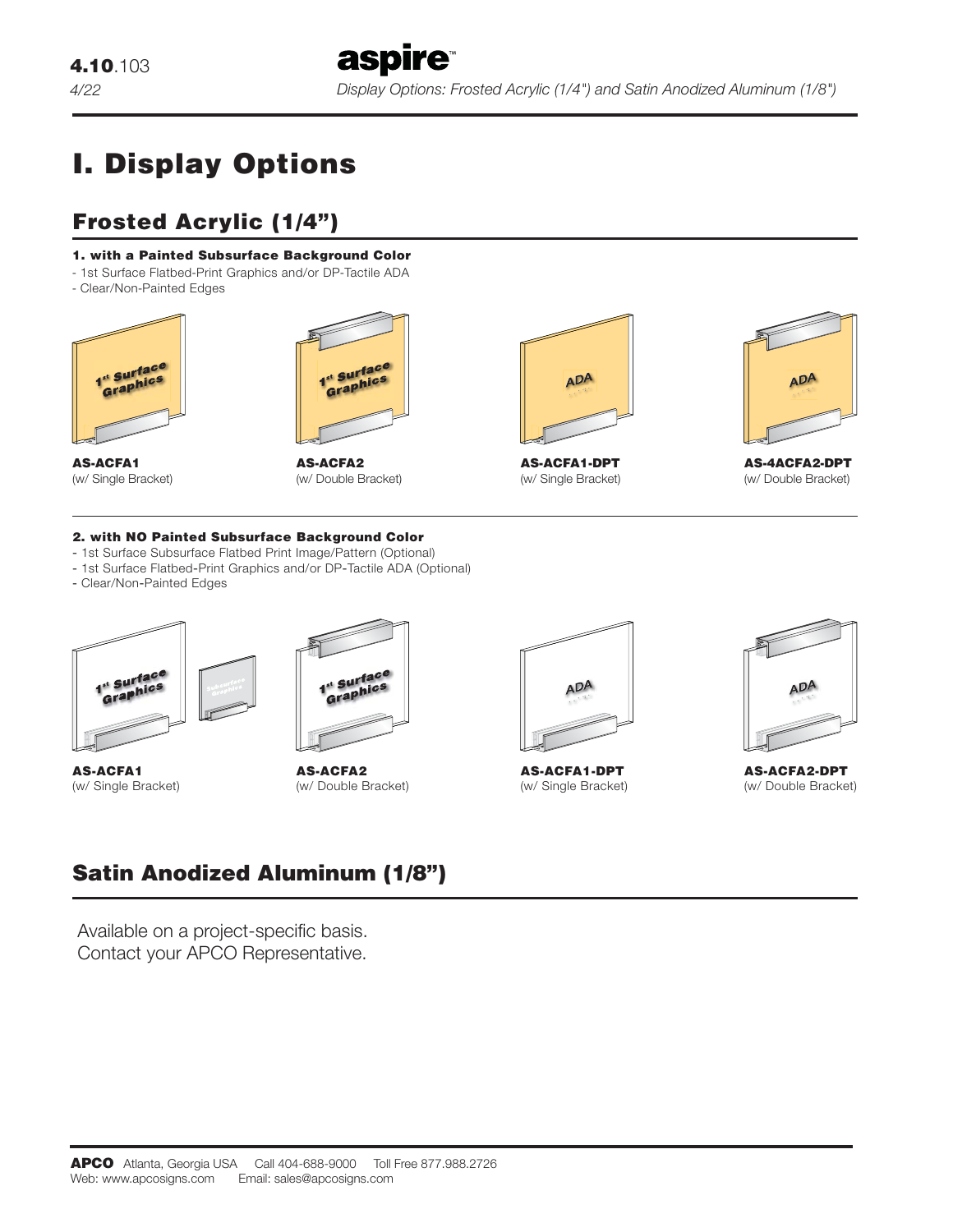# **Painted Acrylic (1/4")**



**AS-441A1** (w/ Single Bracket)



**AS-441A2** (w/ Double Bracket)



(w/ Single Bracket)



**AS-441A2-DPT** (w/ Double Bracket)

## **Matte/Clear Acrylic (1/4")**

### **1. with a Painted Subsurface Background Color**

- 1st Surface Flatbed-Print Graphics and/or DP-Tactile ADA Optional
- Clear/Non-Painted Edges



**AS-401A1** (w/ Single Bracket)



**AS-401A2** (w/ Double Bracket)



**AS-401A1-DPT** (w/ Single Bracket)



**AS-401A2-DPT** (w/ Double Bracket)

### **2. with NO Painted Subsurface Background Color**

‐ Subsurface Flatbed-Print Image/Pattern (Optional)

Subsurface flatbed print image/pattern optional.

- ‐ 1st Surface Flatbed‐Print Graphics and/or DP‐Tactile ADA (Optional)
- ‐ Clear/Non‐Painted Edges



**AS-401A1** (w/ Single Bracket)



**AS-401A2** (w/ Double Bracket)



**AS-401A1-DPT** (w/ Single Bracket)



**AS-401A2-DPT** (w/ Double Bracket)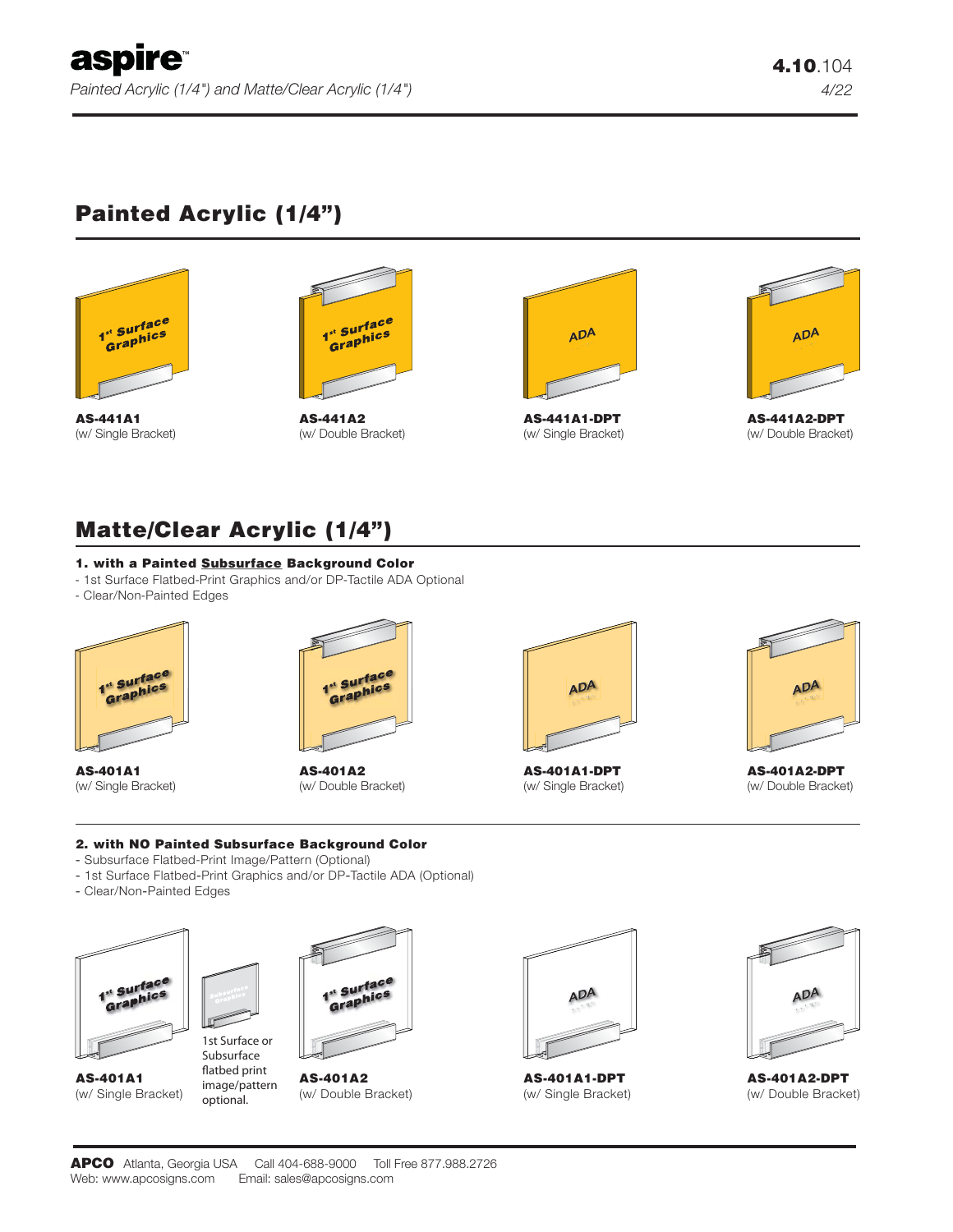#### C **Non**-**Glare Acrylic Window for Paper Display (1/4")\*\***

‐ 1st Surface Flatbed-Print Graphics and/or DP-Tactile ADA *(Optional)*

- **Important:** Other than Letter & Tabloid sizes, no SignWord paper is available for the Aspire system.



(w/ Single Bracket)

(w/ Double Bracket)

\*\* Features two 1/8" thick plaques with a paper display in-between.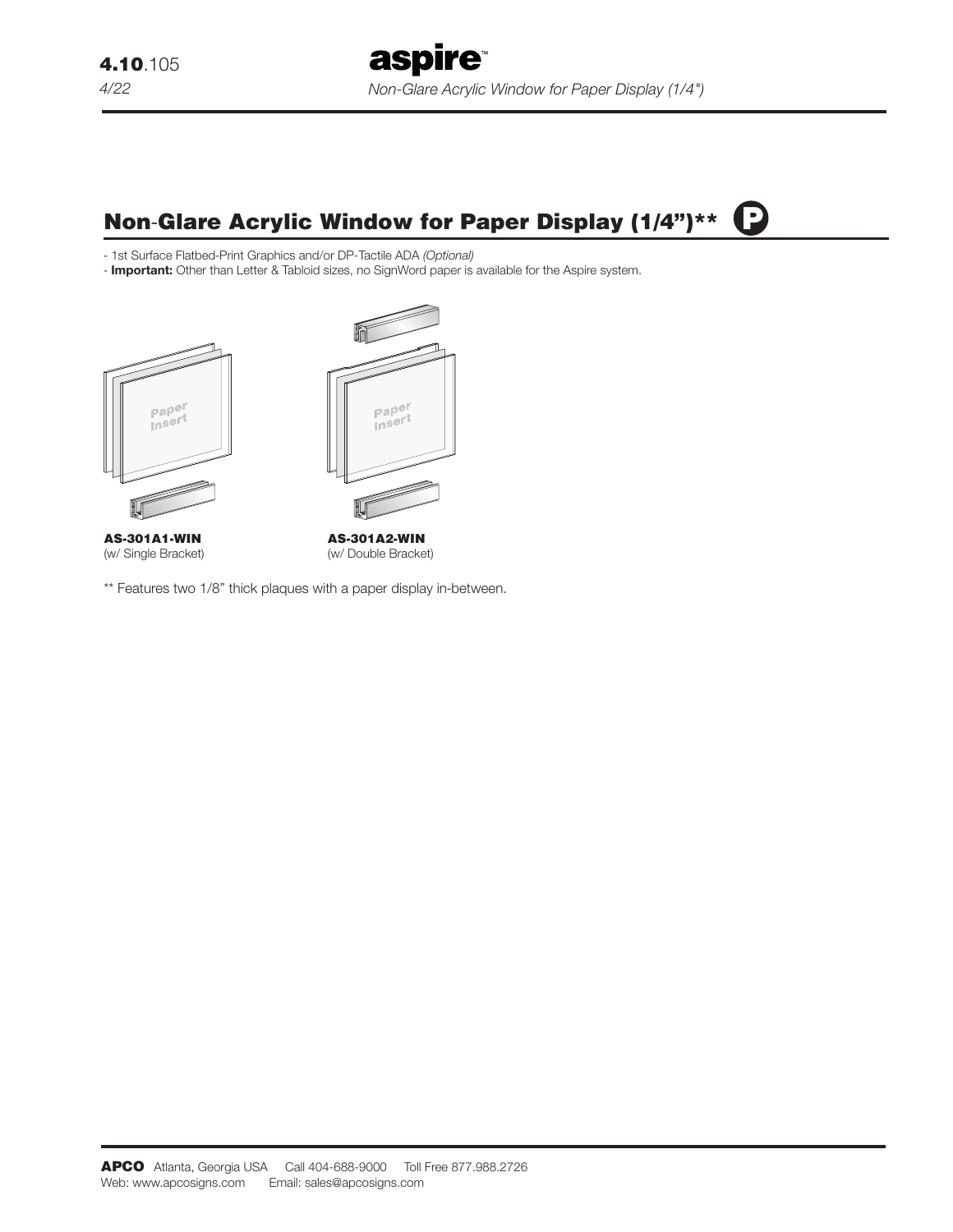# **II. Standard Configurations (Wall-Mount)**

## **4" Sign Widths**





## **6" Sign Widths**

### **Single-Bracket**



**AS1L03-0306** 3"w Bracket 3"h x 6"w Insert 2-1/4"h Display Area

#### **Double-Bracket**



**AS2L03-0406** 3"w Bracket 4"h x 6"w Insert 2-1/2"h Display Area



**AS1L03-0406** 3"w Bracket 4"h x 6"w Insert 3-1/4"h Display Area

 $\overline{a}$ 

 $4 - 1/2$ "

**AS2L03-0606** 3"w Bracket 6"h x 6"w Insert 4-1/2"h Display Area

 $\overline{Q}$ 



**AS1L03-0606** 3"w Bracket 6"h x 6"w Insert 5-1/4"h Display Area



3"w Bracket 8-1/2"h x 6"w Insert 7"h Display Area



3"w Bracket 10"h x 6"w Insert 8-1/2"h Display Area

6"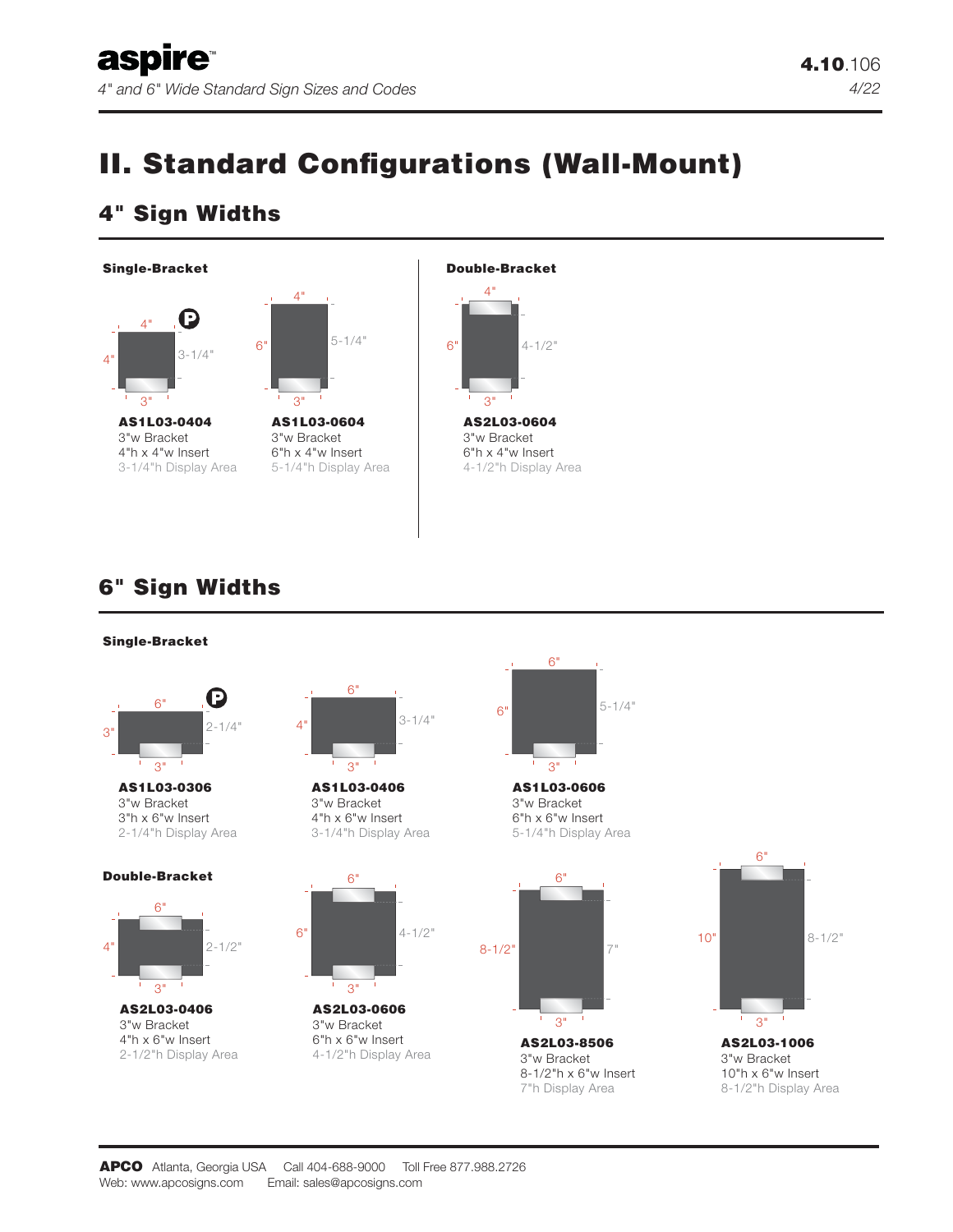aspire *8.5" Wide Standard Sign Sizes and Codes* 

### **8.5" Sign Widths**



**Double-Bracket**

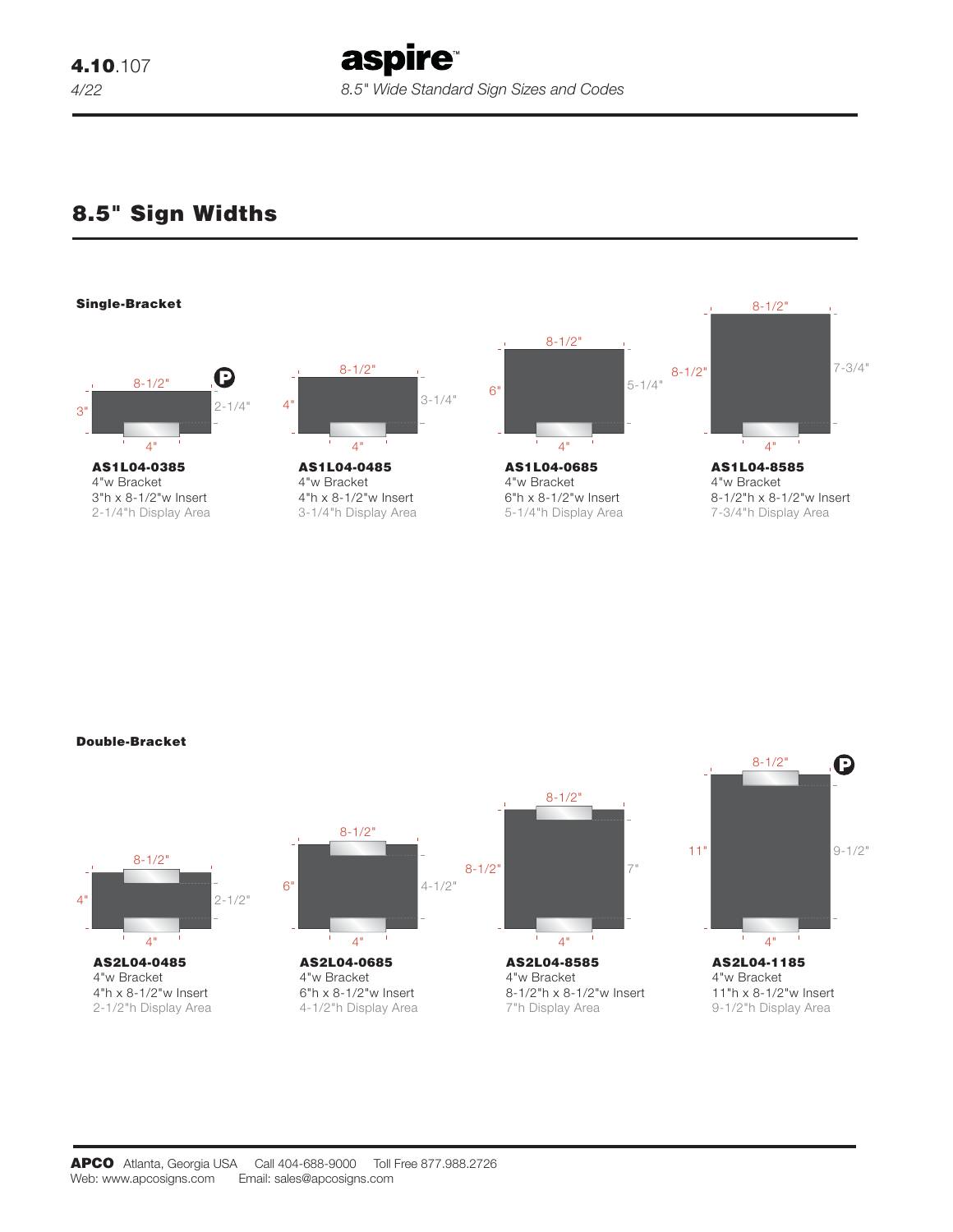$\mathbf \Theta$ 

 $\boldsymbol{\Theta}$ 

11"

6"

11"

 $6"$ 

11"

### **11" Sign Widths**



**AS2L06-1111** 6"w Bracket 11"h x 11"w Insert 9-1/2"h Display Area

6"



**AS2L06-1711** 6"w Bracket 17" 15-1/2" 6"

17"h x 11"w Insert 15-1/2"h Display Area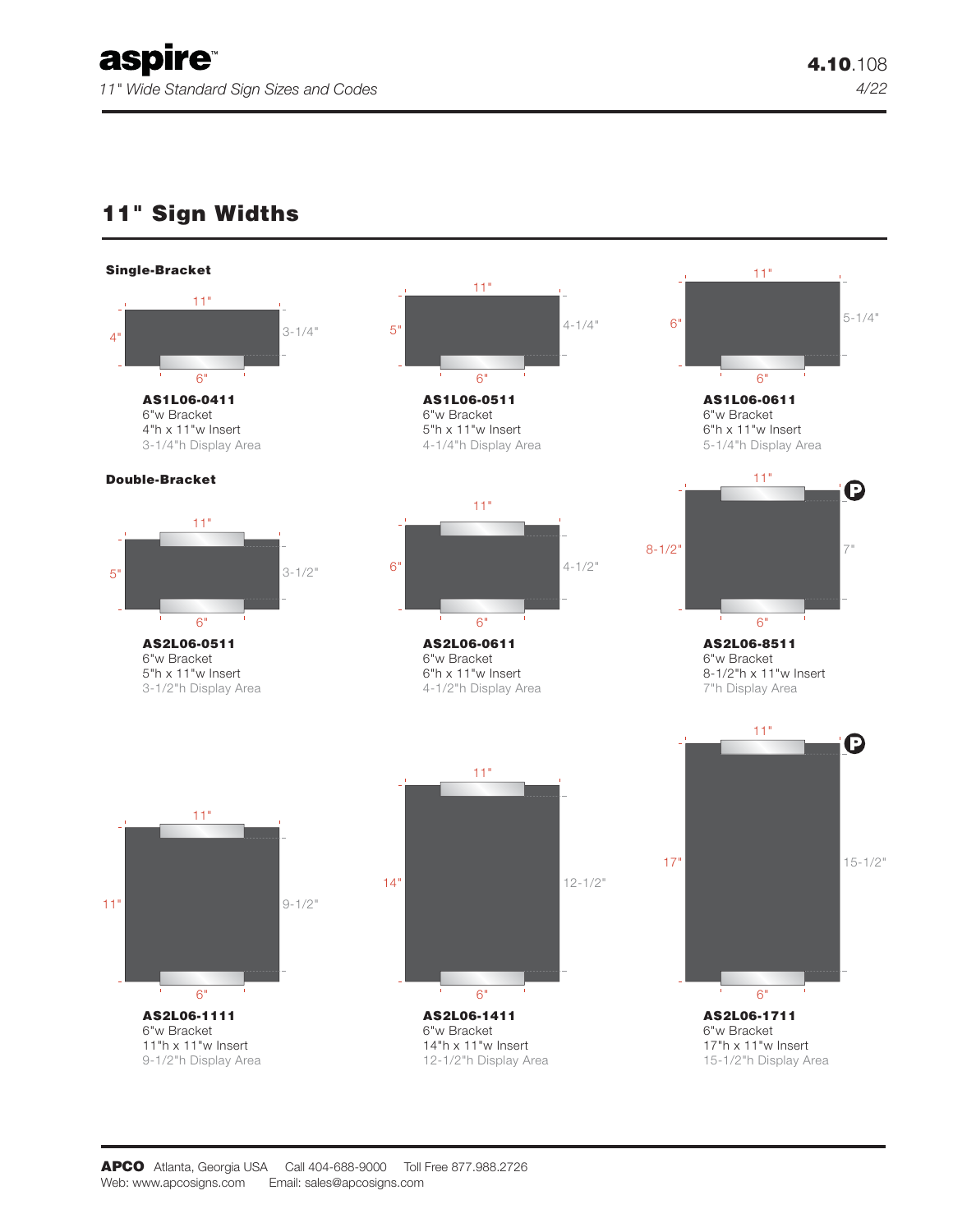**aspire** *17" Wide Standard Sign Sizes and Codes* 

### **17" Sign Widths**

#### **Double-Bracket Only**



8"w Bracket 11"h x 17"w Insert 9-1/2"h Display Area